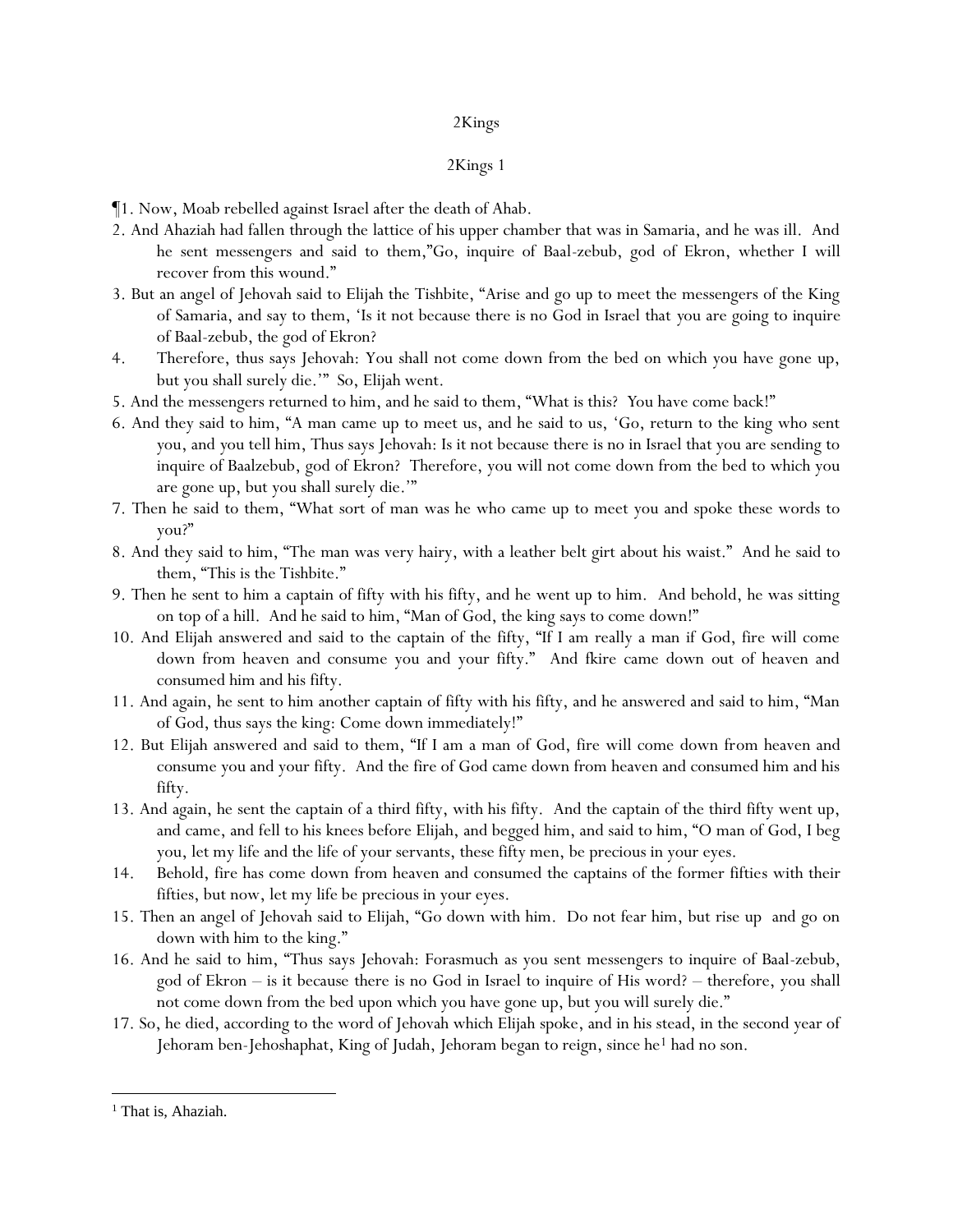18. And the rest of the acts of Ahaziah, which he did, are they not written in the Book of Events of the Days of the Kings of Israel?

- ¶1. Now, it came to pass that Jehovah would take Elijah up to heaven in a storm-wind. And Elijah went with Elisha from Gilgal.
- 2. And Elijah said to Elishah, "Stay here, if you want, because Jehovah has sent me as far as Bethel." But Elishah said, "I swear by the life of Jehovah, and by your life, I will not leave you!" And so, they went down to Bethel.
- 3. And the sons of the prophets who were at Bethel went out to Elishah and said to him, "Do you know that today, Jehovah is going to take your lord away from your head?" And he said, "I know it, too. Hush."
- 4. And Elijah said to him, Elishah, "Stay here, if you want, for Jehovah has sent me to Jericho." But he said, "I swear by the life of Jehovah, and by your life, I will not leave you!" And so, they went to Jericho.
- 5. And the sons of the prophets who were at Jericho approached Elishah and said to him, "Do you know that today, Jehovah is going to take your lord away from your head?" And he said, "I know it, too. Hush."
- 6. Then Elijah said to him, "Stay here, if you want, because Jehovah has sent me to the Jordan." But he said, "I swear by the life of Jehovah, and by your life, I will not leave you!" And so, the two of them went.
- 7. And fifty men from the sons of the prophets went, and they stood within sight, at a distance. But the two of them stood by the Jordan.
- 8. And Elijah took his mantle, and wrapped it up, and struck the waters, and they parted, this way and that. And they two crossed over on dry ground.
- 9. And it came to pass when they had crossed over that Elijah said to Elishah, "Ask what I will do for you beforeI am taken away from you." And Elishah said, "If you will, let there be a double portion of your spirit on me."
- 10. And he said, "You have asked a hard thing. If you see me taken away from you, as *you have asked*, so shall it be for you, but if not, it will not be.
- 11. And it came to pass as they walked along and talked that, behold, a chariot of fire and horses of fire caused a separation between the two, and Elijah went up in a whirlwind from heaven.
- 12. And Elijah saw it, and he cried out, "My father! My father! The chariot of Israel and his horsemen!" And he did not see him any more. And he grabbed his garments and ripped them apart.
- 13. And he picked up Elijah's mantle which had fallen from off him, and retunred and stood upon the bank of the Jordan.
- 14. And he took Elijah's mantle that had fallen from off him and struck the waters, saying, "Where is Jehovah, Elijah's God?" He, too, struck the waters, and they parted this way and that, and Elisha crossed over.
- 15. And the sons of the prophets who lived in Jericho were opposite Elisha, watching, the spirit of Elijah rests upon Elishah! And they came to meet him, and they bowed before him on the ground.
- 16. And they said to him, "Behold now, there are fifty of your servants, stout men. They will go, if you will, and look for your great lord, lest the Spirit of Jehovah has taken him up and thrown him on one of the mountains or into one of the valleys." But he said, "Do not send *them*."
- 17. But they pressed him until he was exasperated and said, "Send *them*!" And they sent fifty men, and they searched three days, but did not find him.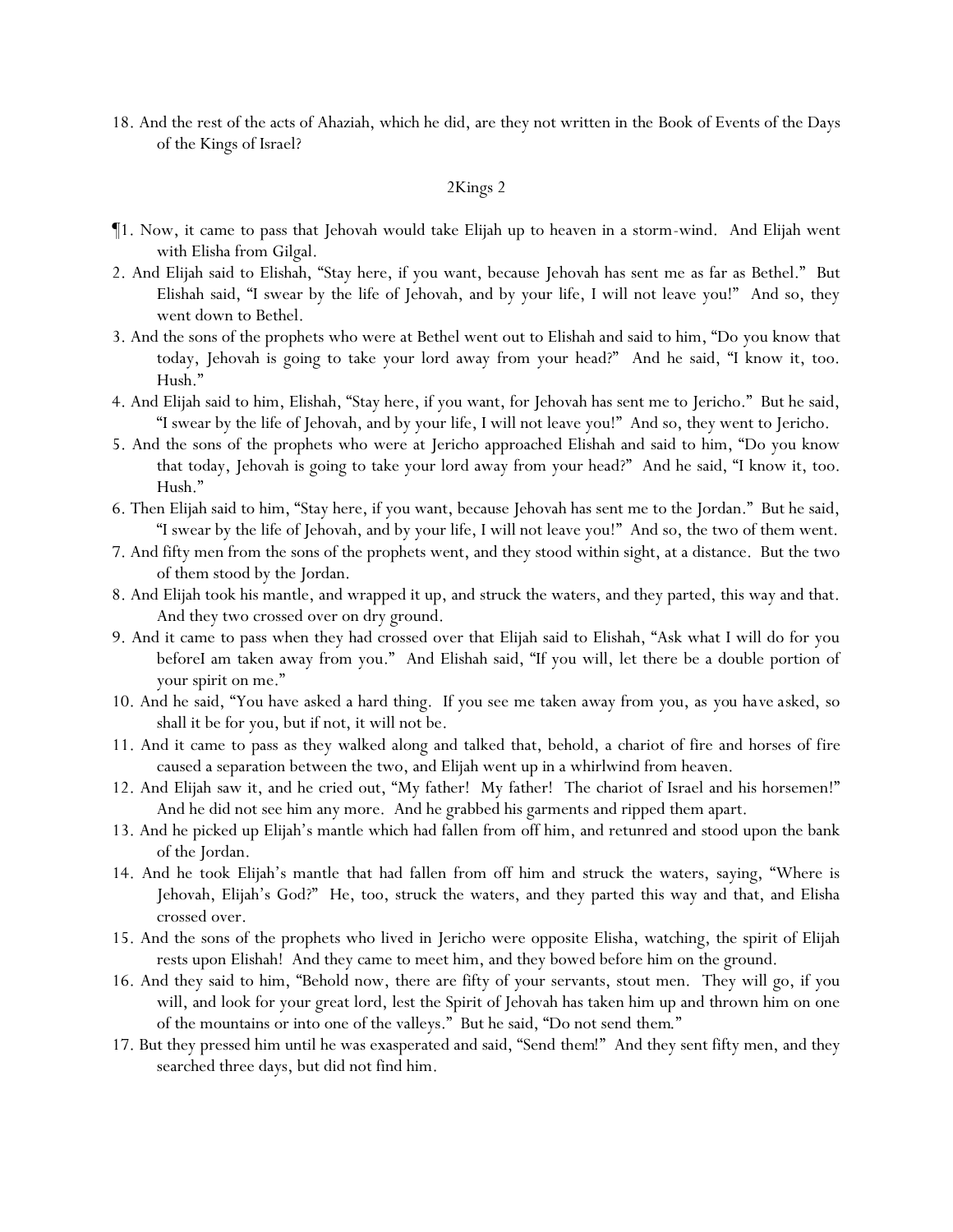- 18. Then they returned to him (and he was staying in Jericho), and he said to them, "Didn't I say to *y*ou not to go?"
- 19. Then the men of the city said to Elishah, "Behold, now, the city's location is good, as my lord sees, but the water is bad and the land unfruitful."
- 20. And he said, "Bring me a new jar, and put salt in it." And they brought it to him.
- 21. And he went out to the spring of water and threw the salt in, and then he said, "Thus says Jehovah: I have healed these waters. There shall no longer be death or bereavement because of them!"
- 22. And the waters were healed until this day, according to the word of Elishah that he spoke.
- 23. And he went up from there to Bethel. And as he was going up along the road, young boys came out from the city, and they mocked him and said to him, "Go up, Baldy! Go up, Baldy!"
- 24. And he turned behind him and saw them, and he cursed them in the name of Jehovah. And two bears came out of the woods and ripped to pieces forty-two of the boys.
- 25. And he went on from there to Mount Carmel, and from there, he returned to Samaria.

| $\P1.$<br>2. |  |
|--------------|--|
| 3.           |  |
|              |  |
| 4.           |  |
| 5.           |  |
| 6.           |  |
| 7.           |  |
| 8.           |  |
| 9.           |  |
| 10.          |  |
| 11.          |  |
| $12.$        |  |
| 13.          |  |
| 14.          |  |
| 15.          |  |
| 16.          |  |
| 17.          |  |
| $18. \,$     |  |
| 19.          |  |
| 20.          |  |
| 21.          |  |
| 22.          |  |
| 23.          |  |
| 24.          |  |
| 25.          |  |
| 26.          |  |
| 27.          |  |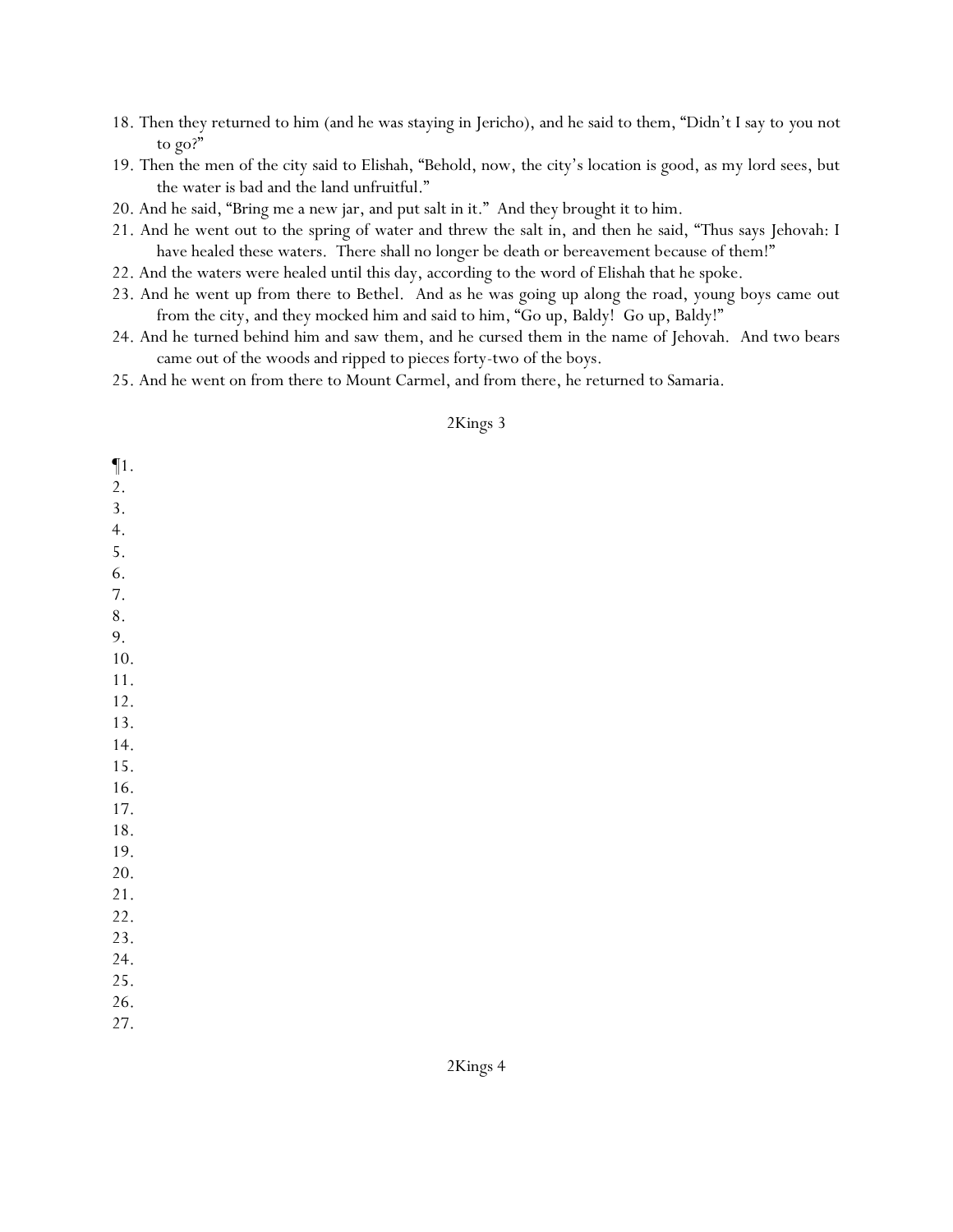¶1. 2. 3. 4. 5. 6. 7. 8. 9. 10. 11. 12. 13. 14. 15. 16. 17. 18. 19. 20. 21. 22. 23. 24. 25. 26. 27. 28. 29. 30. 31. 32. 33. 34. 35. 36. 37. 38. 39. 40. 41. 42. 43.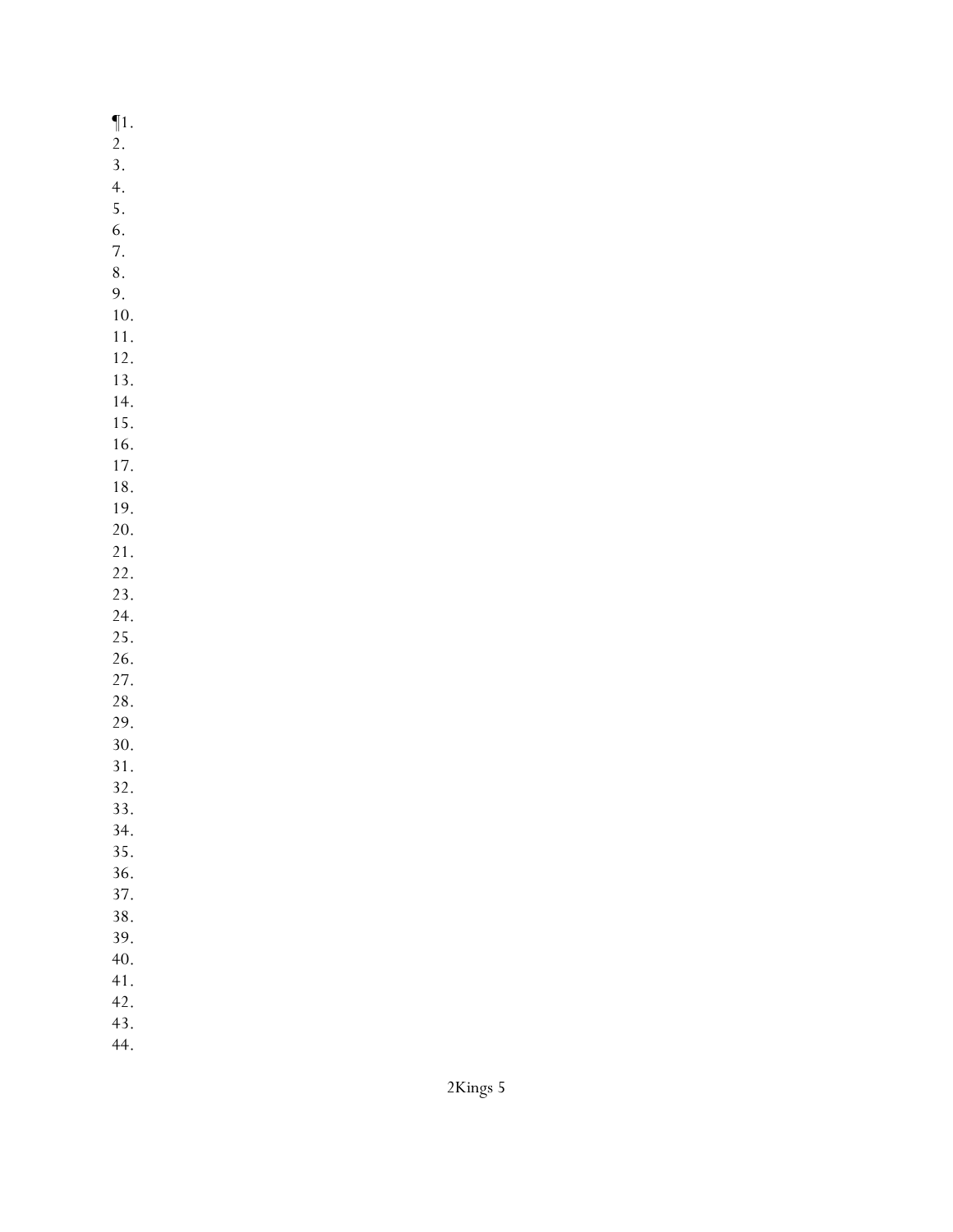¶1.

- 2.
- 3.
- 4.
- 5.
- 6.
- 7.
- 8.
- 9.
- 10.
- 11. 12.
- 13.
- 14.
- 15.
- 16.
- 17. And Naaman said, "If not, let there be given to your servant, I pray you, two mules' burden of earth, for your servant will no longer offer burnt offering or sacrifice to other gods, but only to Jehovah.
- 18. Yet, in this matter, Jehovah pardon your servant: when my master goes into the house of Rimmon to worship, he supports himself on my arm, and I bow myself in the house of Rimmon. Jehovah forgive your servant in this matter, I pray you, when I bow myself in the house of Rimmon."
- 19a. And he said to him, "Go in peace." And when he had gone from him a kibrah of land,
- 20.
- 21.
- 22.
- 23.
- 24.
- 25.
- 26.
- 27.

- ¶1.
- 2.
- 3.
- 4.
- 5.
- 6.
- 7.
- 8.
- 9.
- 10.
- 11.
- 12.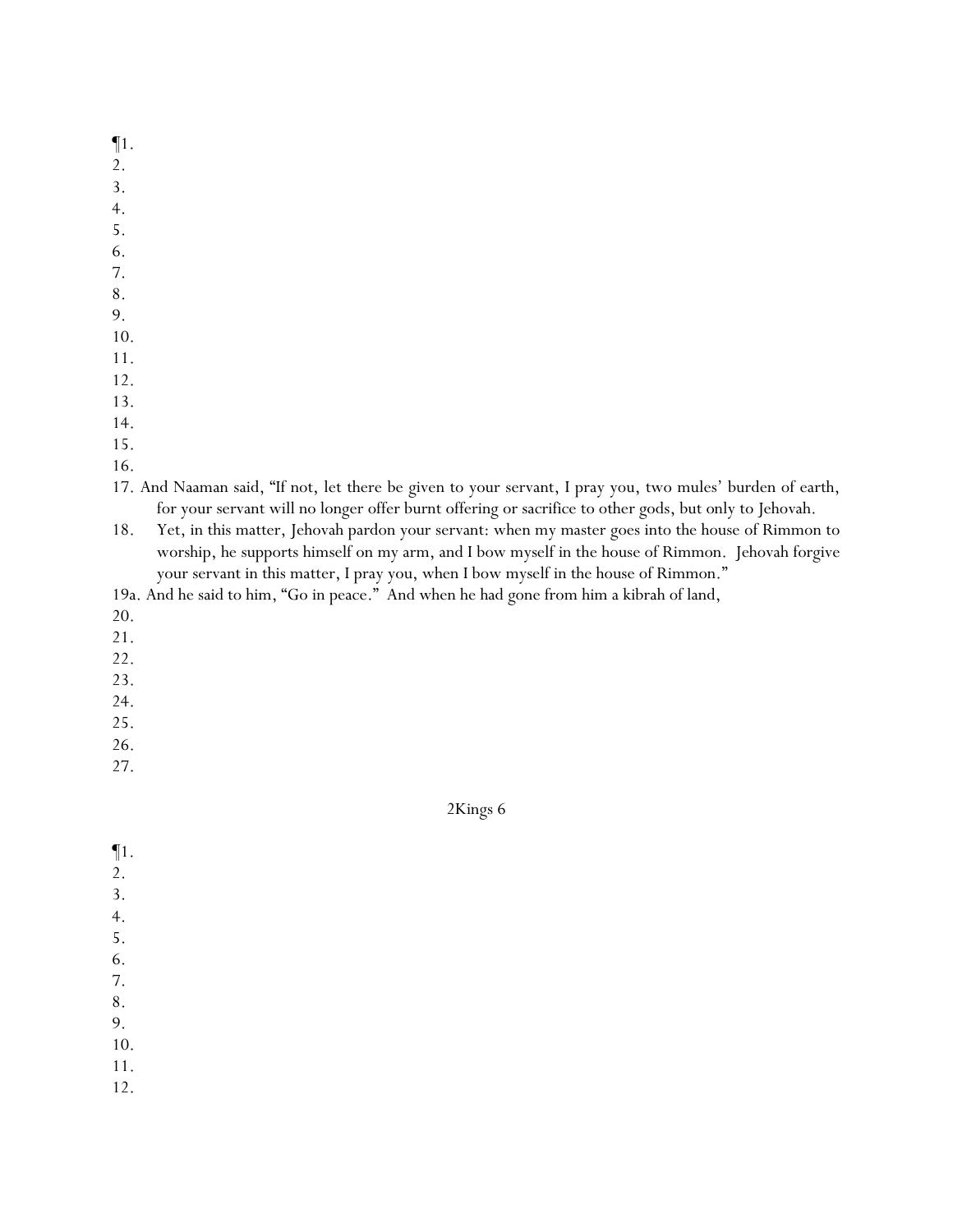- 14.
- 15.
- 16.
- 17.
- 18.
- 19. 20.
- 
- 21. 22.
- 23.
- 24.
- 25.
- 26.
- 27.
- 28.
- 29.
- 30.
- 31.
- 32.
- 33.

2Kings 7

- $\P1$ .
- $\overline{2}$ .
- 3. 4.
- 5.
- 6.
- 7.
- 8.
- 9.
- 10.
- 11. 12.
- 13.
- 14.
- 15.
- 16.
- 17.
- 18.
- 19.
- 20.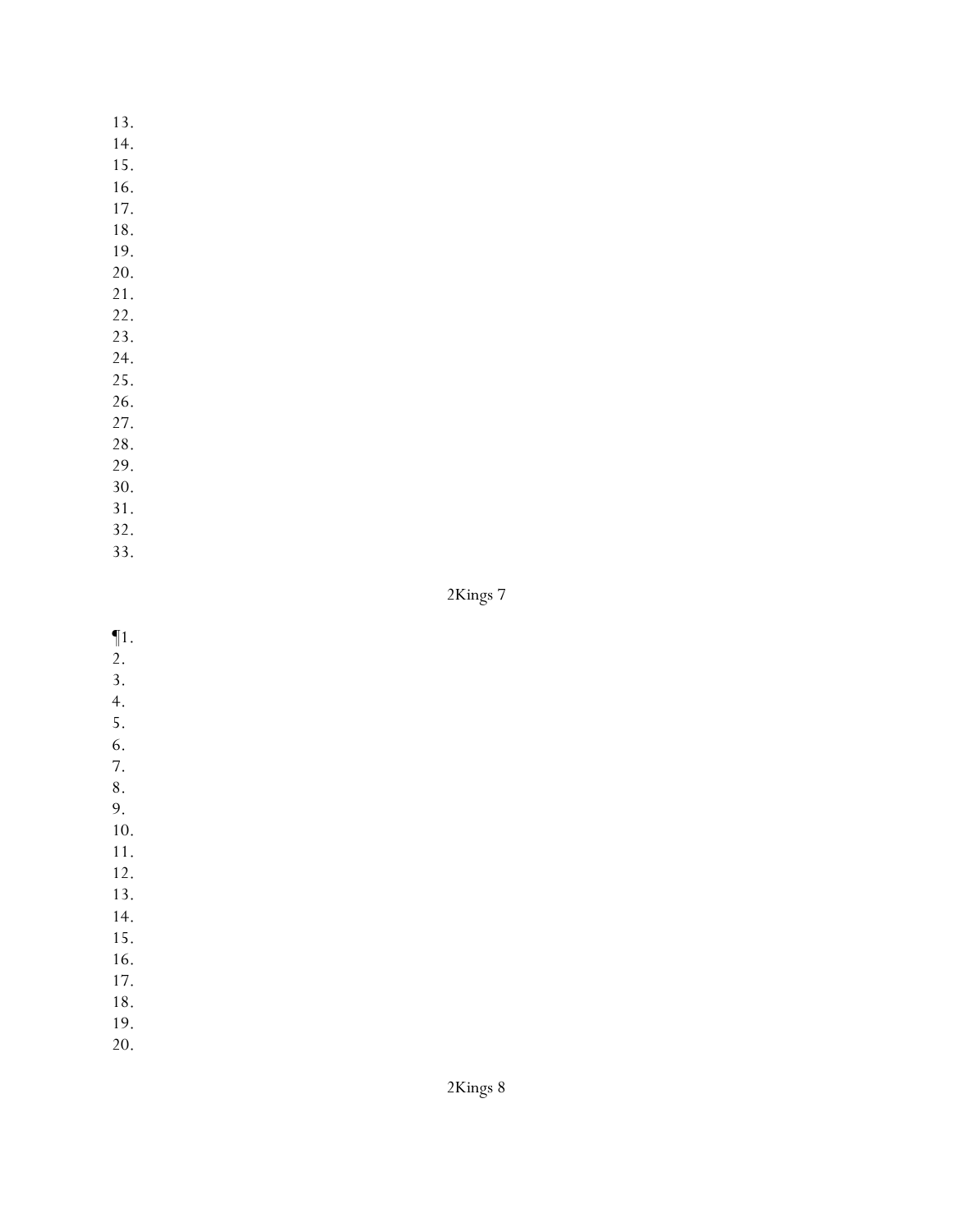¶1.

- 2.
- 3.
- 4.
- 5. 6.
- 7.
- 8.
- 9.
- 10.
- 11.
- 12.
- 13.
- 14. 15.
- 16.
- 17.
- 18.
- 19.
- 20.
- 21.
- 22.
- 23.
- 24. 25.
- 26.
- 27.
- 28.
- 29.

2Kings 9

 $\P1$ .

- $\overline{2}$ .
- 3.
- 4.
- 5.
- 6.
- 7.
- 8.
- 9.
- 10.
- 11.
- 12.
- 13.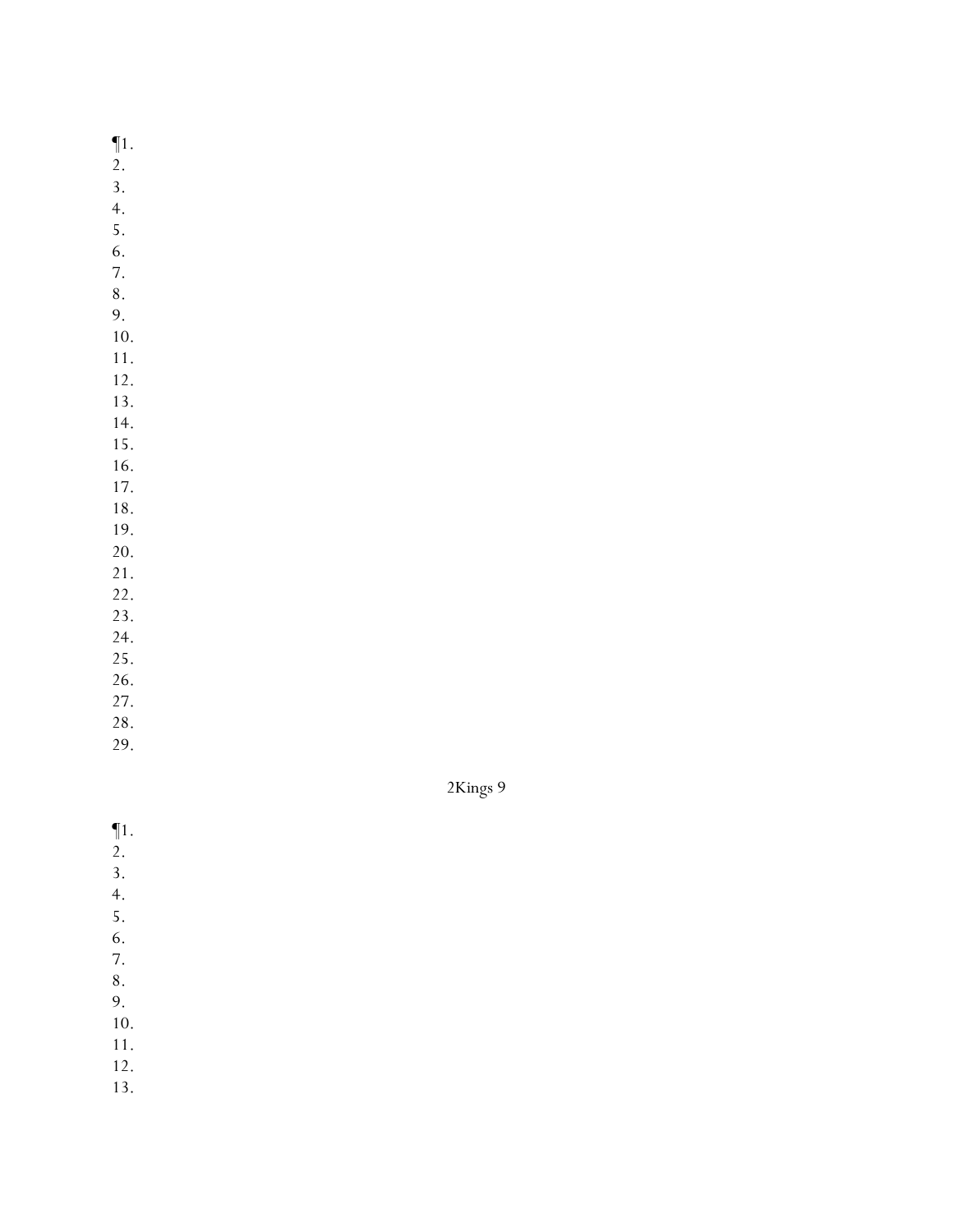15.

- 16.
- 17. 18.
- 19.
- 20.
- 21.
- 22.
- 23.
- 24.
- 25. 26.
- 27.
- 28.
- 29.
- 30.
- 31.
- 32.
- 33. 34.
- 35.
- 36.
- 37.

# 2Kings 10

- $\P1$ .
- $\overline{2}$ .
- 3.
- 4. 5.
- 6.
- 7.

- 9.
- 10.
- 11.
- 12. 13.
- 14.
- 15.
- 16.
- 17.
- 18.
- 19.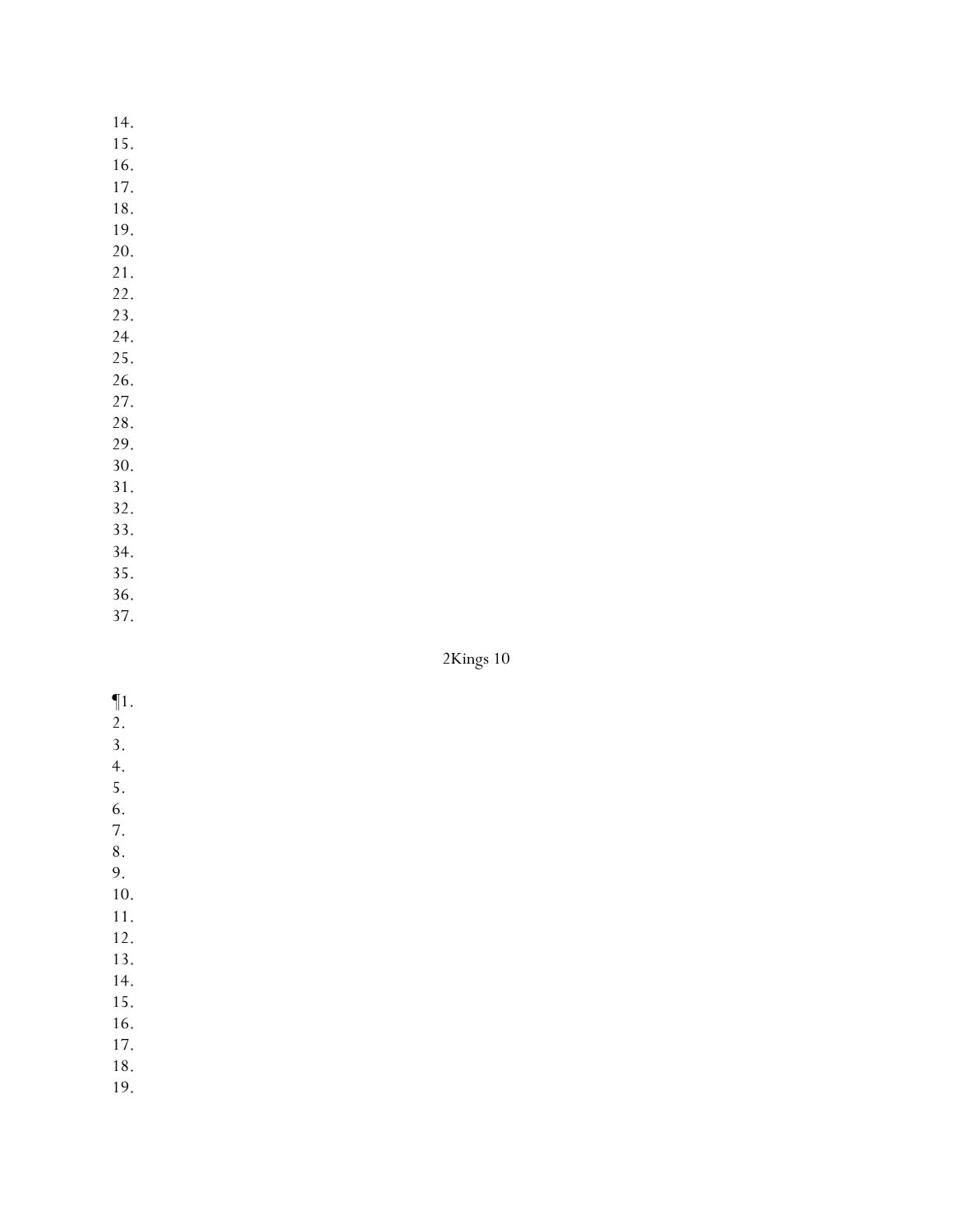- 21.
- 22.
- 23.
- 24.
- 25.
- 26.
- 27.
- 28.
- 29. 30.
- 31.
- 32.
- 33.
- 34.
- 35.
- 36.

| Kings |  |  |
|-------|--|--|
|-------|--|--|

- ¶1.
- 2.
- 3.
- 4. 5.
- 6.
- 7.
- 8.
- 9. 10.
- 11.
- 12.

13.

- 14.
- 15. 16.
- 17.
- 18.
- 19.
- 20. 21.
- 

2Kings 12

¶1.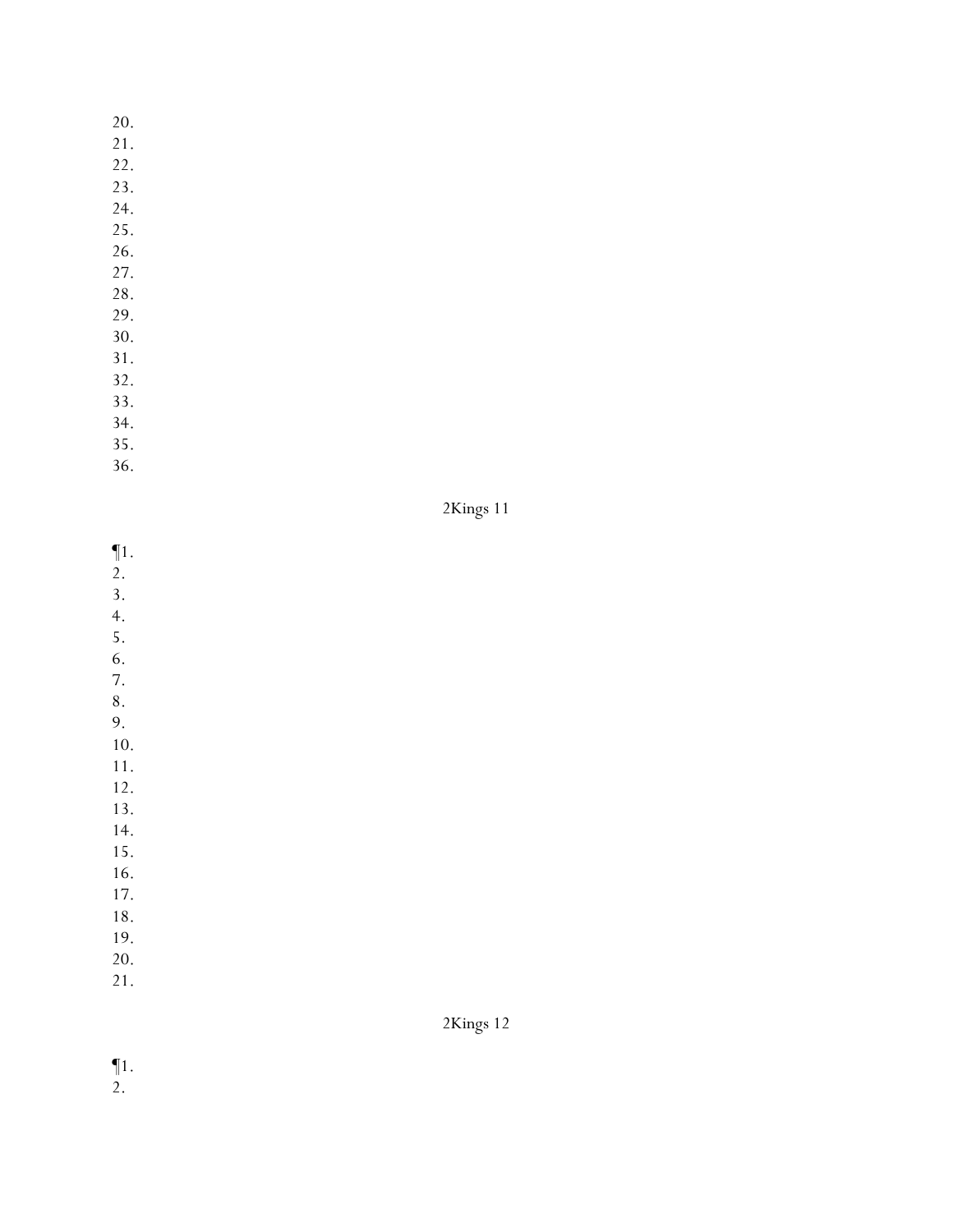- 3.
- 4.
- 5.
- 6. 7.
- 
- 8.
- 9.
- 10. 11.
- 12.
- 13.
- 14.
- 15.
- 16.
- 17.
- 18.
- 19.
- 20.
- 21.

2Kings 13

- ¶1.
- 2.
- 3.
- 4. 5.
- 6.
- 7.
- 8.
- 9.
- 10. 11.
- 12.
- 13.
- 14.
- 15.
- 16.
- 17.
- 18. 19.
- 20.
- 21.
- 22.
- 23.
- 24.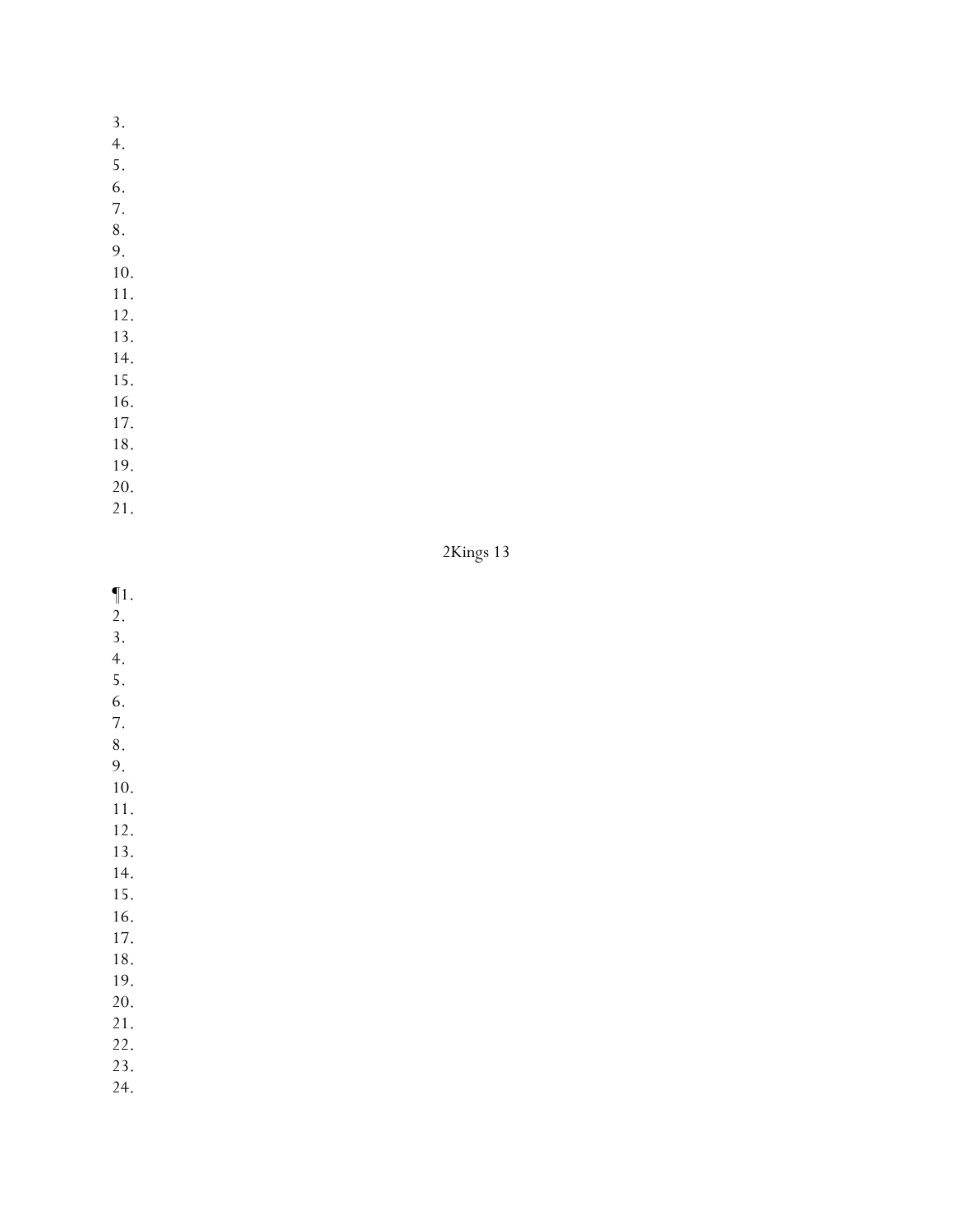| K ings |  |
|--------|--|
|--------|--|

- ¶1.
- $\overline{2}$ .
- 3.
- 4.
- 5.
- 6. 7.
- 8.
- 9.
- 10.
- 11.
- 12. 13.
- 14.
- 15.
- 16.
- 17.
- 18.
- 19.
- 20.
- 21. 22.
- 23.
- 24.
- 25.
- 26.
- 27.
- 28.
- 29.

- $\P1$ .
- $\overline{2}$ .
- 3.
- 4.
- 5. 6.
- 7.
- 8.
- 9.
- 10.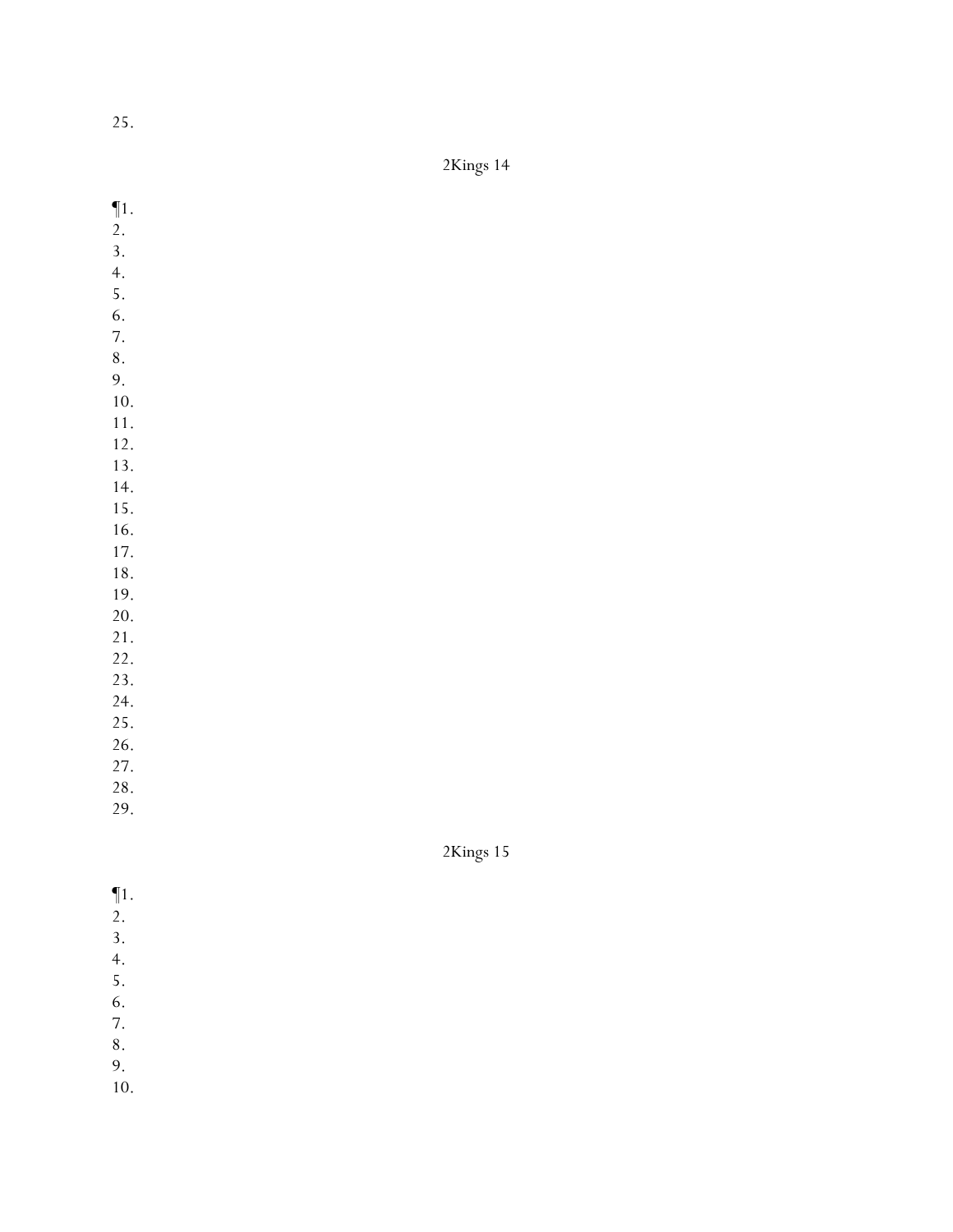- 12.
- 13.
- 14. 15.
- 16.
- 17.
- 18.
- 19.
- 20.
- 21.
- 22. 23.
- 24.
- 25.
- 26.
- 27.
- 28.
- 29. 30.
- 31.
- 32.
- 33.
- 34.
- 35.
- 36.
- 37.
- 38.



- ¶1.
- $\overline{2}$ .
- 3.
- 4.
- 5.
- 6.
- 7.
- 8.
- 9. 10.
- 11.
- 12.
- 13.
- 14.
- 15.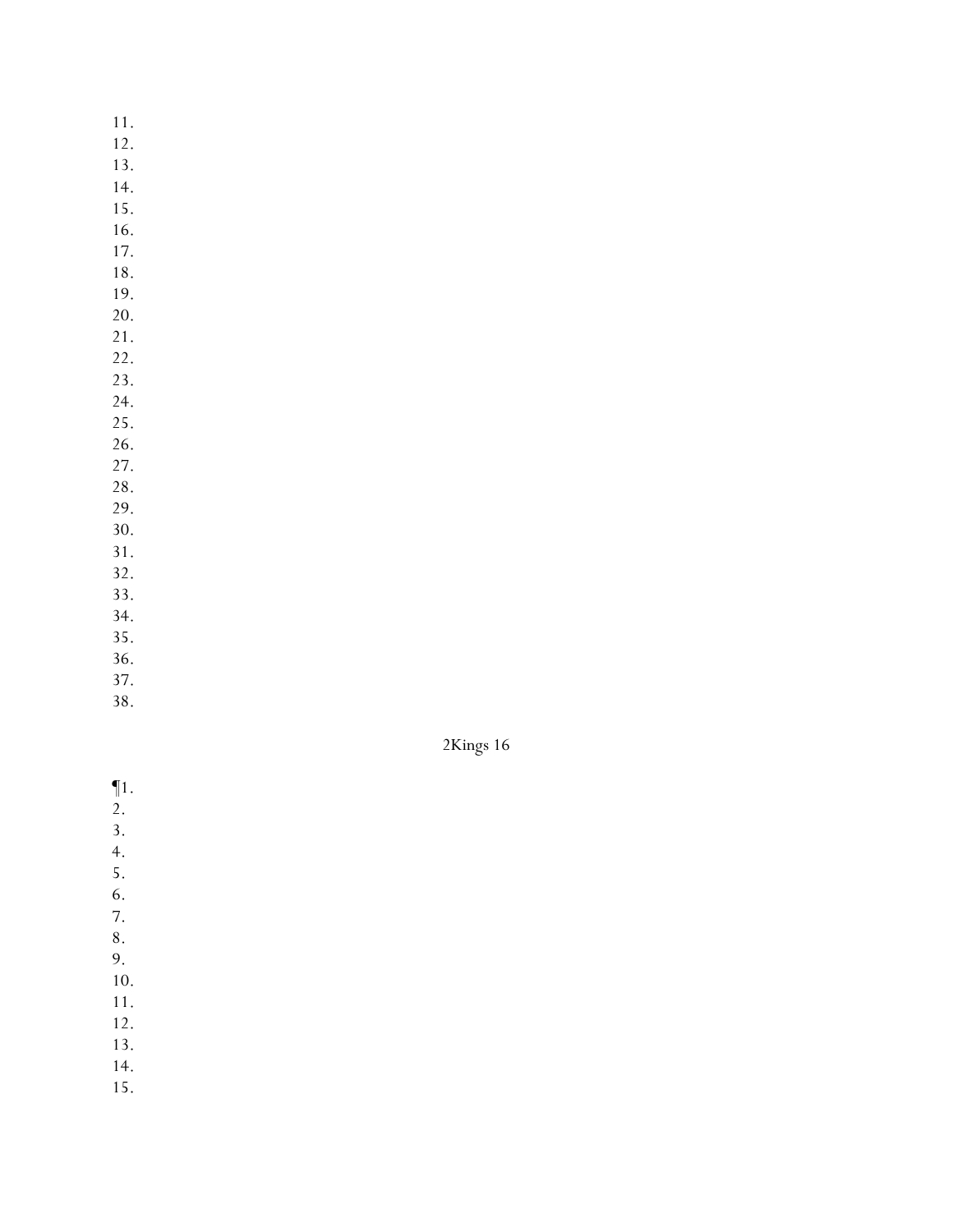- 16.
- 17.

- 19.
- 20.

- ¶1.
- 2.
- 3.
- 4.
- 5. Then the King of Assyria went up into all the land, and he went up to Samaria and besieged it for three years.
- 6. In the ninth year of Hoshea, the King of Assyria took Samaria and carried Israel away into exile in Assyria, and he resettled *them* in Halah, and by Habor, a river of Gozan, and *in* cities of the Medes.
- ¶7. Now, this took place because the children of Israel sinned against Jehovah their God, who brought them up out of Egypt, from the hand of Pharaoh, King of Egypt, but they feared other gods,
- 8. and lived according to the statutes of the Gentiles whom Jehovah dispossessed before the children of Israel, and *the statutes* of the kings of Israel which they made.
- 9.
- 10.
- 11.
- 12.
- 13. Yet, the LORD had testified through every prophet *and* every seer in Israel and in Judah, saying, "Turn from *y*our evil ways, and keep my commandments *and* my statutes, according to the whole law that I commanded *y*our fathers and that I sent to *y*ou by the hand of my servants the prophets!"
- 14. But they would not listen, and they stiffened their necks like the necks of their fathers who did not trust in Jehovah their God.
- 15. They rejected His statutes, and His covenant that He made with their fathers, and His testimonies that He testified against them, and they went after vanity and became vain themselves, and followed after the nations that were around them, concerning whom the LORD had commanded *them* not to do like them.
- 16. They forsook all the commandments of Jehovah their God, and they made for themselves two molten calves and erected an Asherah<sup>2</sup> and worshipped all the host of heaven and served Baal.
- 17. And they caused their sons and their daughters to pass through the fire. And they practiced divination, and observed signs, and sold themselves to do evil in the eyes of the LORD, provoking Him to anger.
- 18. Therefore, Jehovah was very angry with Israel and removed them from His sight, and none were left, but *the* tribe of Judah only.
- 19.
- 20.
- 21.

<sup>&</sup>lt;sup>2</sup> A sacred tree or pole in honor of Asherah, a Canaanite goddess.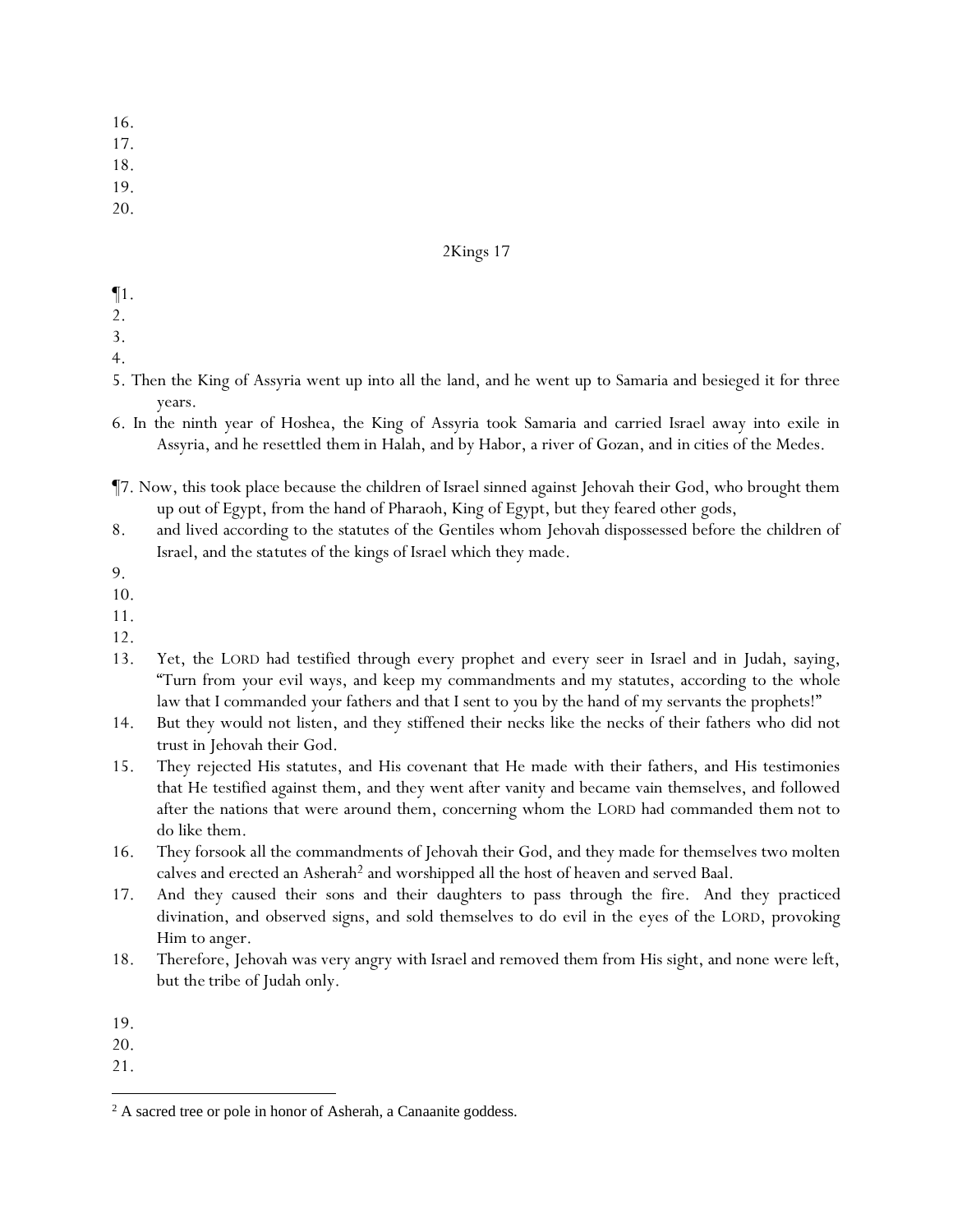- 22.
- 23.
- 24. And the King of Assyria brought *people* from Babylon, and from Cuthah, and from Ava, and from Hamath and Sepharvaim, and he resettled them in the cities of Samaria in the place of the children of Israel, and they took possession of Samaria and lived in its cities.
- 25. And it came to pass when they first settled there, that they did not fear Jehovah. Therefore, Jehovah sent lions among them that were killing some of them.
- 26. Then some spoke to the King of Assyria, saying, "The nations that you removed and resettled in the cities of Samaria do not know the way of the god of the land. So, he has sent lions among them, and behold, they are killing them because they are not observing the way of the god of the land."
- 27. Then the King of Assyria gave a commandment, saying, "Take back one of the priests that *y*ou carried away from there, and let them go and dwell there, and let him teach them the way of the god of the land."
- 28. So, one of the priests whom they had led into exile from Samaria came and lived in Bethel, and he taught them how they should fear Jehovah.
- 29. But every nation continued making its own gods, and they set *them* in the houses of the high places that the Samaritans had made, every nation in their cities where they dwelled.
- 30. The men of Babylon made Succoth-Benoth, and the men of Cuth made Nergal, and the men of Hamath made Ashima,
- 31. and the Avites made Nibhaz and Tartak, and the Sepharvites burned their children in the fire to Adrammelek and Anammelek, the gods of the Sepharvites,
- 32. they also feared Jehovah, and made for themselves from the lowest of them priests of the high places, and they ministered for them in the houses of the high places.
- 33. They feared Jehovah and served their own gods according to the way of the nations from which they had removed them.
- 34. Unto this day, they do according to the former ways. They do not fear Jehovah, and they do not do according to their statutes or according to their custom, or according to the law, or according to the commandment that Jehovah commanded the children of Jacob, whom He named Israel.
- 35.
- 36.
- 37.
- 38.
- 39.
- 40.
- 41.

- ¶1.
- 2.
- 3.
- 4.
- 5. 6.
- 
- 7.
- 8.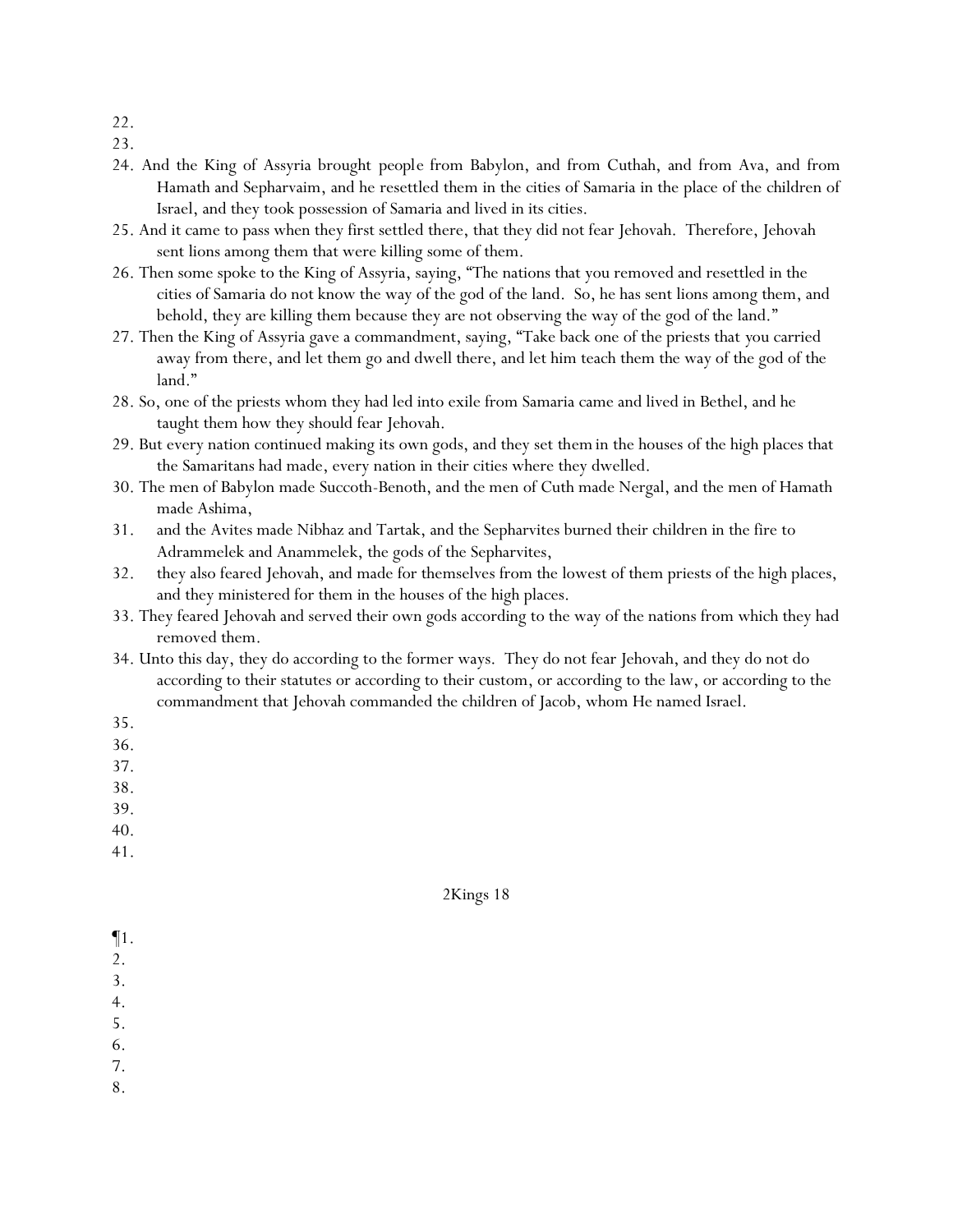- 10.
- 11.
- 12.
- 13.
- 14.
- 15.
- 16.
- 17.

|  |  |  |  | 18. And they called for the king and Eliakim son of Hilkiah who was over the house came out to them |  |  |  |  |  |
|--|--|--|--|-----------------------------------------------------------------------------------------------------|--|--|--|--|--|
|  |  |  |  | Shebna the scribe, Joah the son of Asaph the recorder.                                              |  |  |  |  |  |

- 19.
- 20.
- 21.
- 22.
- 23.
- 24.
- 25.
- 26.
- 27.
- 28. 29.
- 30.
- 31.
- 32.
- 33.
- 34.
- 35.
- 36.
- 37.

- $\P1$ .
- $\overline{2}$ .
- 3.
- 4.
- 5.
- 6.
- 7.
- 8.
- 9.
- 10.
- 11.
- 12.
- 13.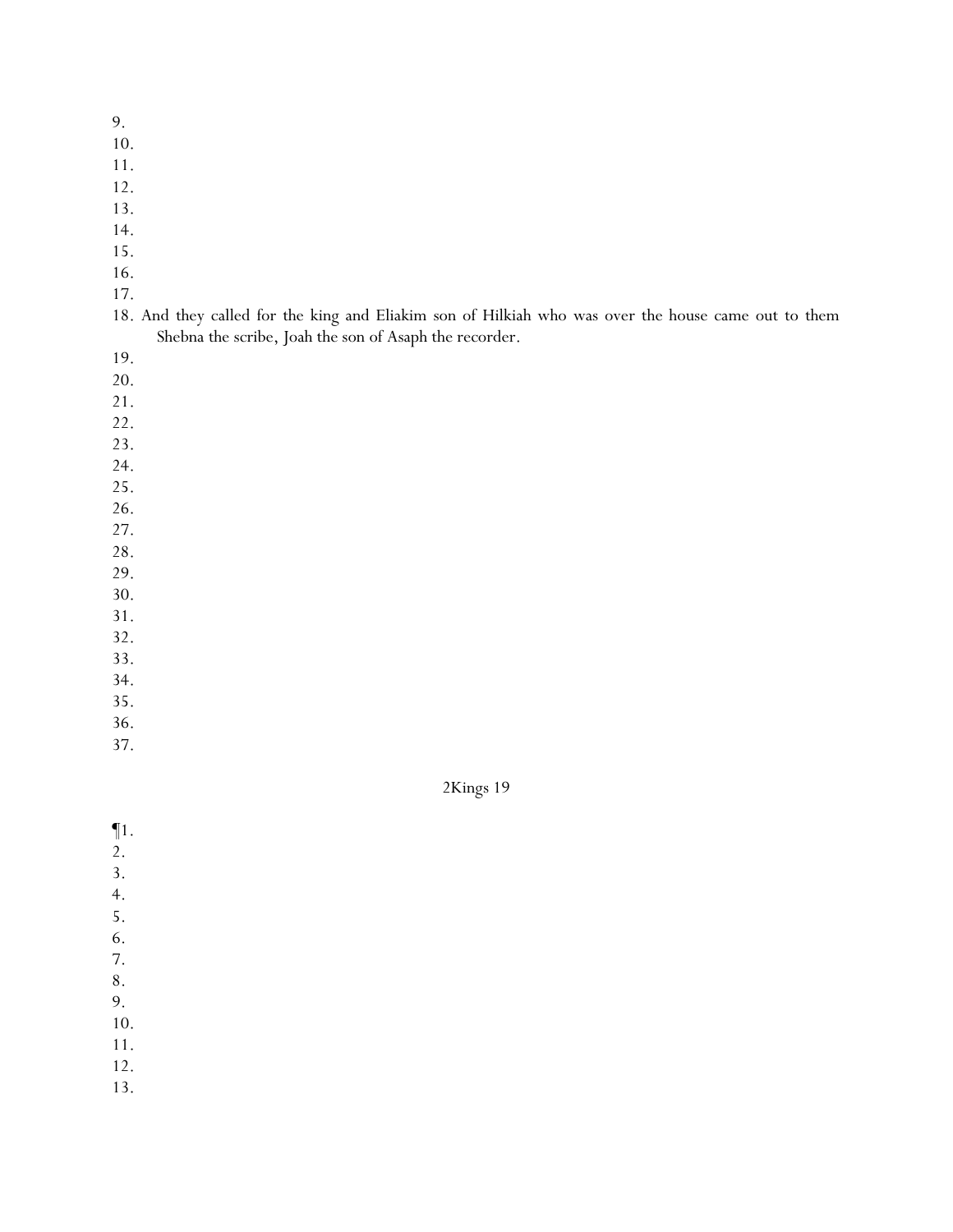- 15.
- 16.
- 17.
- 18.
- 19. 20.
- 21.
- 22.
- 23.
- 24.
- 25.
- 26.
- 27.
- 28. 29.
- 30.
- 31.
- 32.
- 33.
- 34.
- 35.
- 36.
- 37.

- $\P1$ .
- $\overline{2}$ . 3.
- 4.
- 5.
- 6.
- 7.
- 8.
- 9.
- 10.
- 11. 12.
- 13.
- 14.
- 15.
- 16.
- 17.
- 18.
- 19.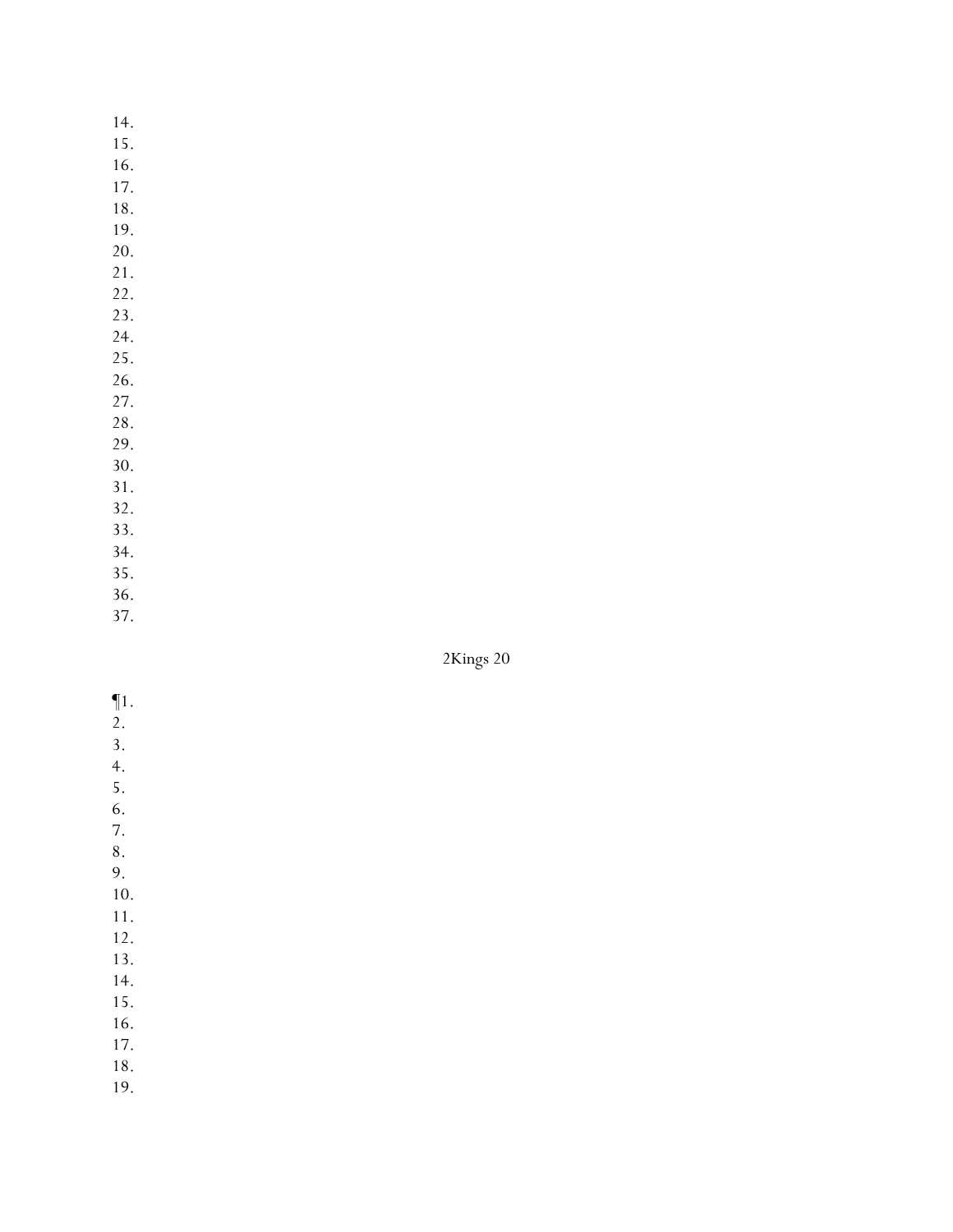- ¶1. And Manasseh was twelve years old when he began to reign, and he reigned fifty-five years in Jerusalem. And his mother's name was Hephzibah.
- 2. And he did what was evil in the eyes of Jehovah, after the abominations of the nations that Jehovah had dispossessed before the children of Israel
- 3. And he rebuilt the high places that Hezekiah his father had torn down, and he erected altars for the Baals, and he made an Asherah,<sup>3</sup> as did Ahaz, King of Israel, and he worshipped all the host of heaven, and served them.
- 4. And he built altars in the house of Jehovah, where Jehovah had said, "In Jerusalem will I put my name."
- 5. And he built altars to all the host of heaven in the two courts of the house of Jehovah
- 6. And he sacrificed his sons in the fire,<sup>4</sup> with soothsaying and divination, and he dealt often with a necromancer and a spiritualist, and did what is evil in the sight of Jehovah, to provoke Him to anger.
- 7. And he set up a graven image and an Asherah5, which he had made, in the house *of God*, concerning which Jehovah said to David and to Solomon his son, "In this house, and in Jerusalem, which I have chosen out of all the tribes of Israel, I will put my name forever.
- 8. and Israel's foot will not again wander from the land that I gave to their fathers. If only they will be careful to do all that I have commanded them, even to all the law that Moses my servant commanded them."
- 9. But they would not hear. And Manasseh caused them to err, to do more of what was evil than the nations whom Jehovah destroyed before the children of evil.
- 10. And Jehovah spoke by the hand of his servants the prophets, saying,
- 11.
- 12.
- 13.
- 14.
- 15.
- 16. Yea, moreover, Manasseh shed very much innocent blood until Jerusalem was filled *with it* from end to end, besides his sin by which he made Judah to sin, in doing evil in the sight of Jehovah
- 17.
- 18.
- 19.
- 20.
- 21.
- 22. 23.
- 24.
- 25.
- 26.

20. 21.

<sup>&</sup>lt;sup>3</sup> Or, "sacred tree" or "sacred pole".

<sup>&</sup>lt;sup>4</sup> LIt., "devoted his sons in the fire",

<sup>&</sup>lt;sup>5</sup> Or, "sacred tree" or "sacred pole".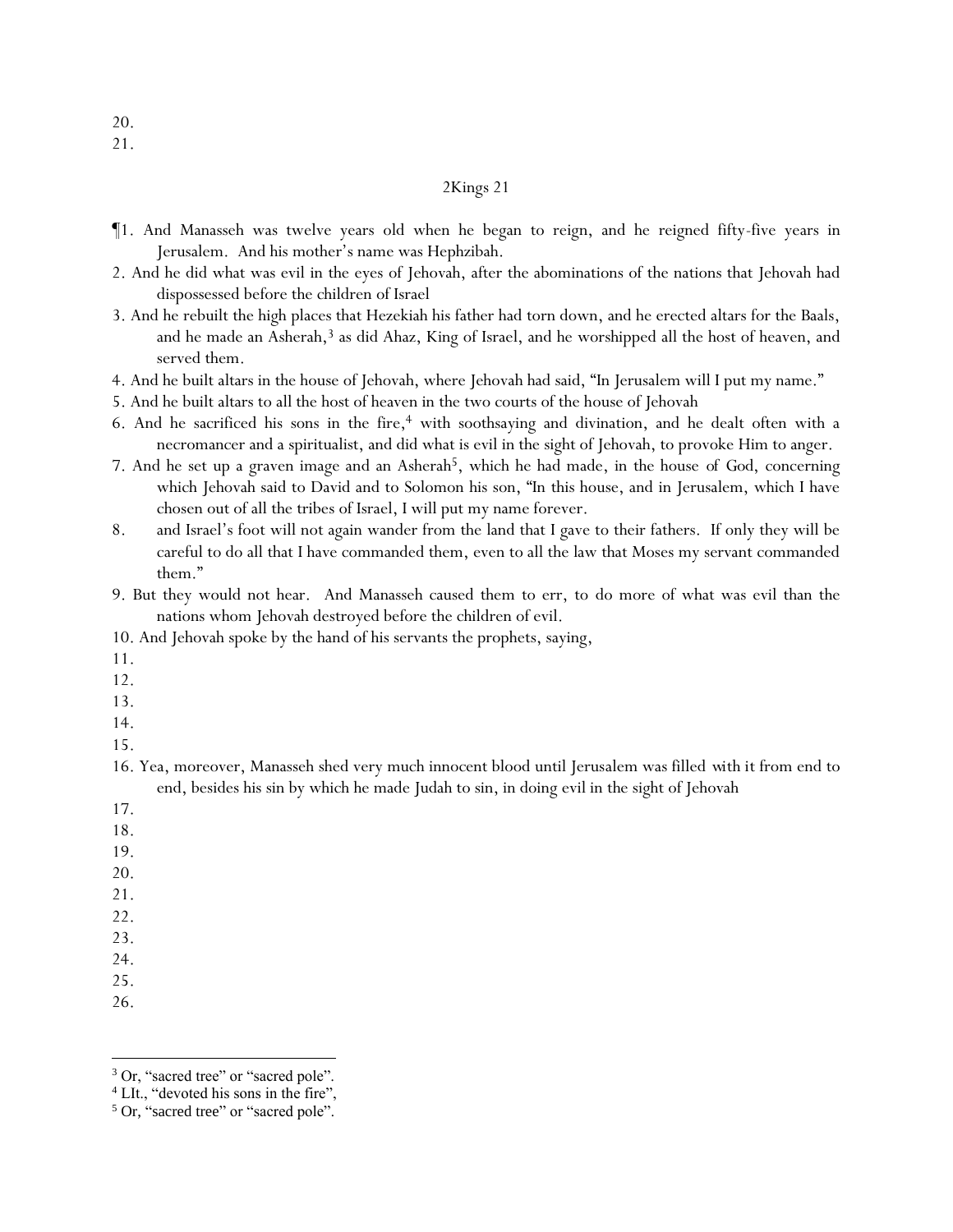- ¶1.
- 2.
- 3. 4.
- 5.
- 6.
- 7.
- 8.
- 9.
- 10.
- 11.
- 12.
- 13. 14.
- 15.
- 16.
- 17.
- 18.
- 19.
- 20.

2Kings 23

- ¶1. 2.
- 3.
- 4.
- 5.
- 6.
- 7.
- 8. 9.
- 10.
- 11.
- 12.
- 13.
- 14.
- 15. 16.
- 17.
- 18.
- 19.
- 20.
- 21.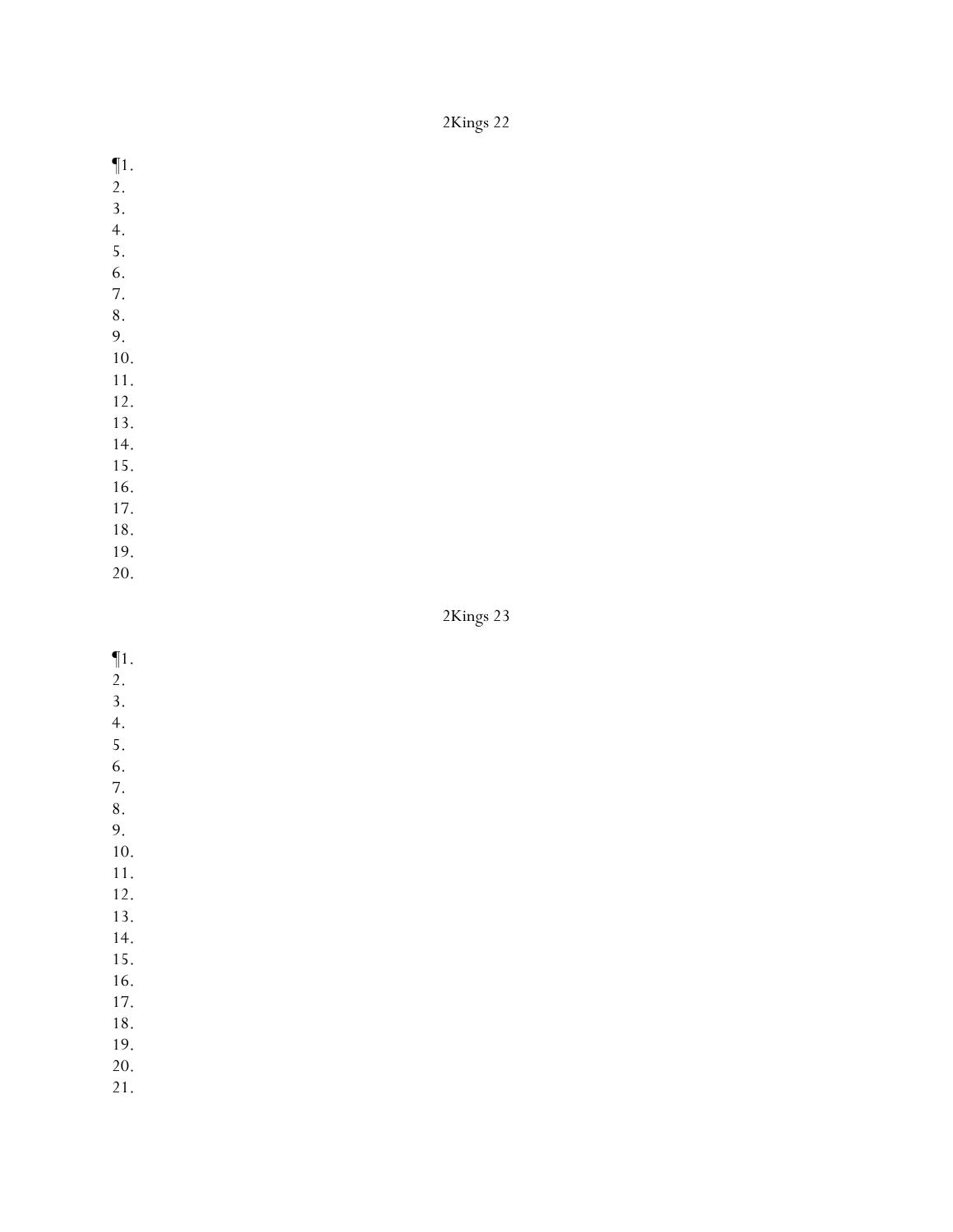- 23.
- 24.
- 25.
- 26.
- 27.
- 28.
- 29.
- 30. 31.
- 32.
- 33.
- 34.
- 35.
- 36.
- 37.



- ¶1.
- $\overline{2}$ .
- 3. 4.
- 5.
- 6.
- 7.
- 8. 9.
- 10.
- 11.
- 12.
- 13.
- 14.
- 15.
- 16. 17.
- 18.
- 19.
- 20.

## 2Kings 25

¶1. 2.

- 3.
- 4.